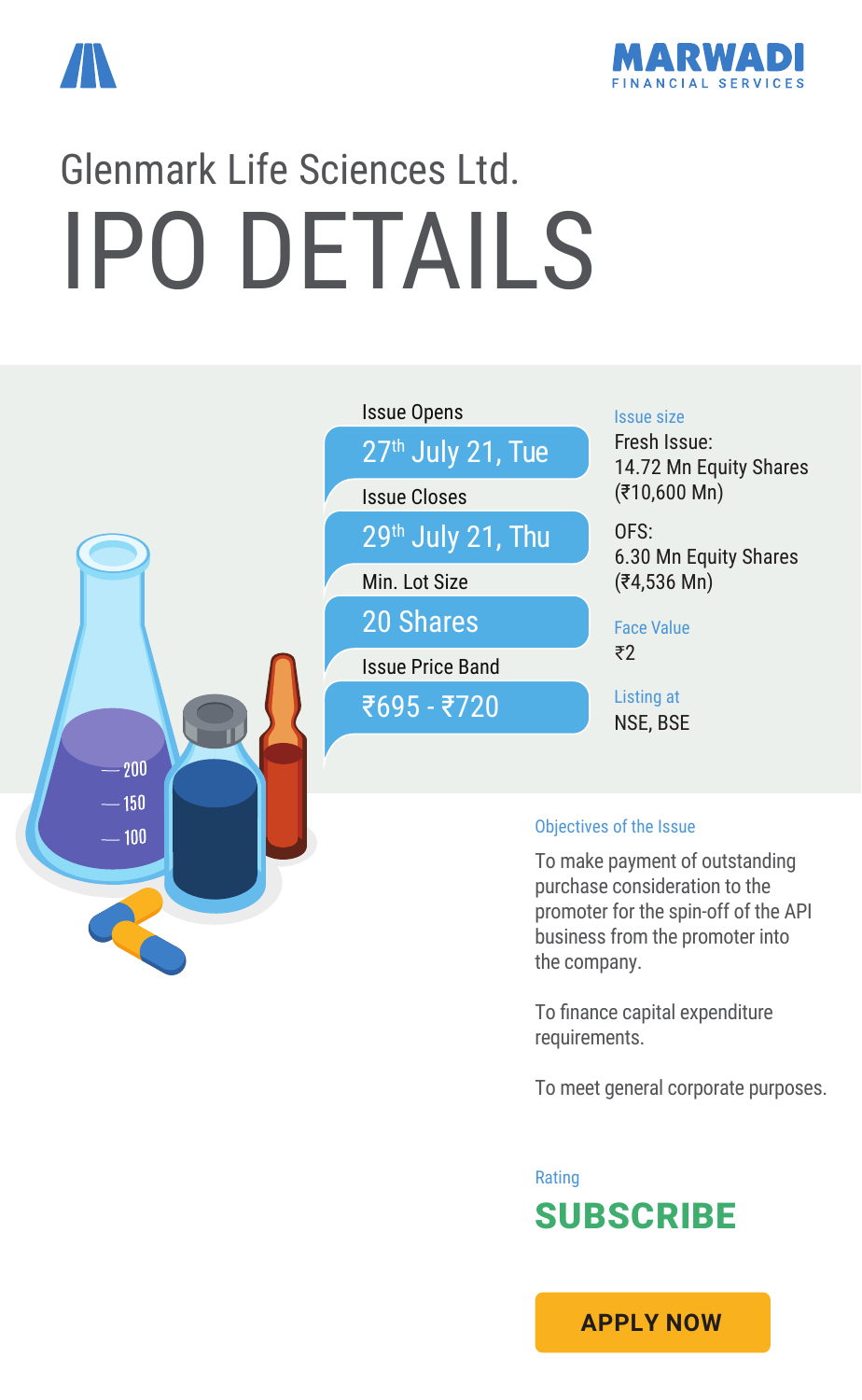



## **Company Overview**

Glenmark Life Sciences develops, manufactures, and supplies high-quality APIs in chronic therapeutic areas, including cardiovascular disease ("CVS"), central nervous system disease ("CNS"), pain management, diabetes, gastro-intestinal disorders, anti-infectives & other therapeutic areas.





### Company Operations

In addition to API manufacturing it operates in Contract Development & Manufacturing Operations (CDMO) to offer services to a range of multinational & specialty pharmaceutical companies.

### Company's facilities

4 multi-purpose manufacturing facilities located at Ankleshwar & Dahej (Gujarat) and Mohol & Kurkumbh (Maharashtra).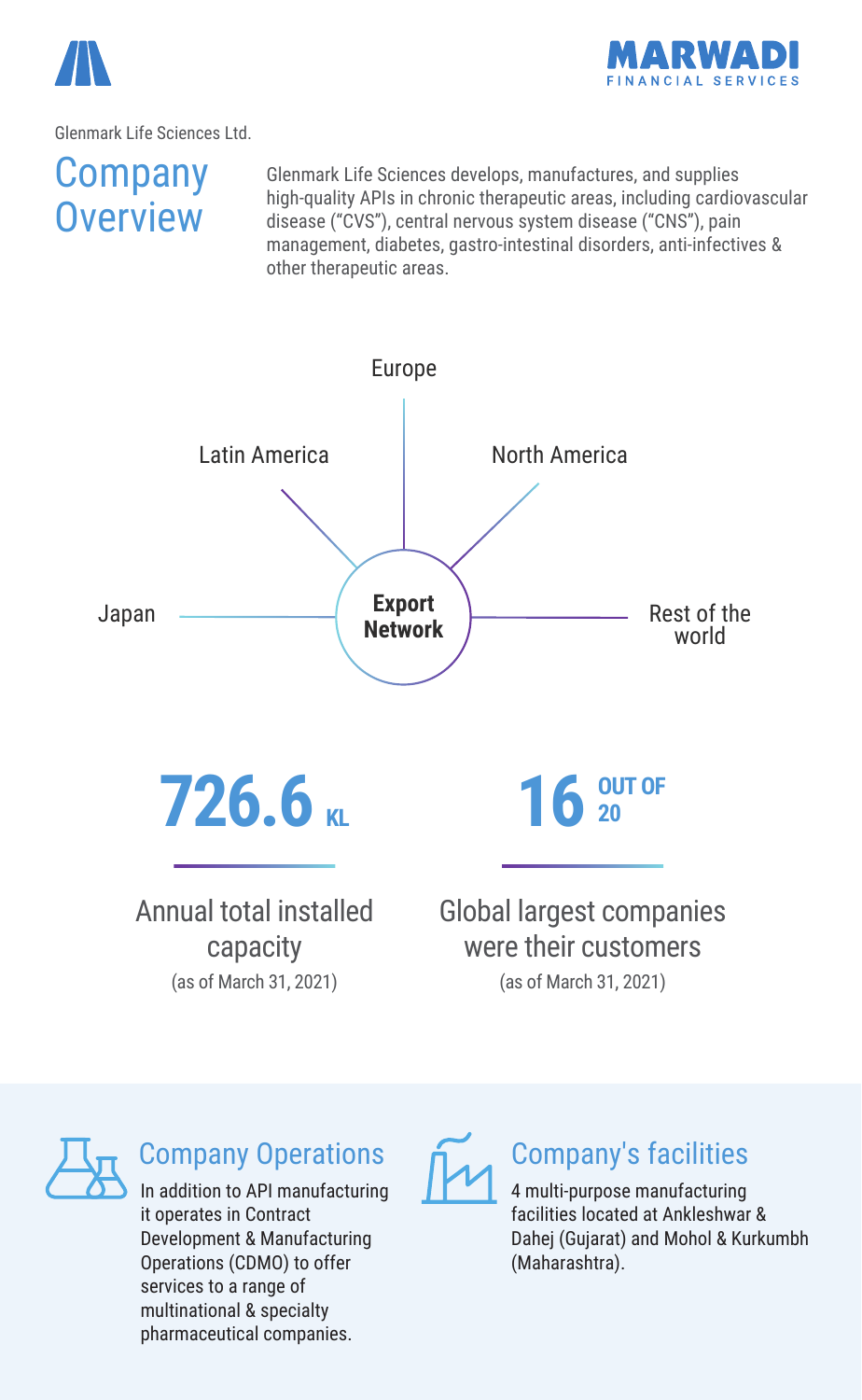



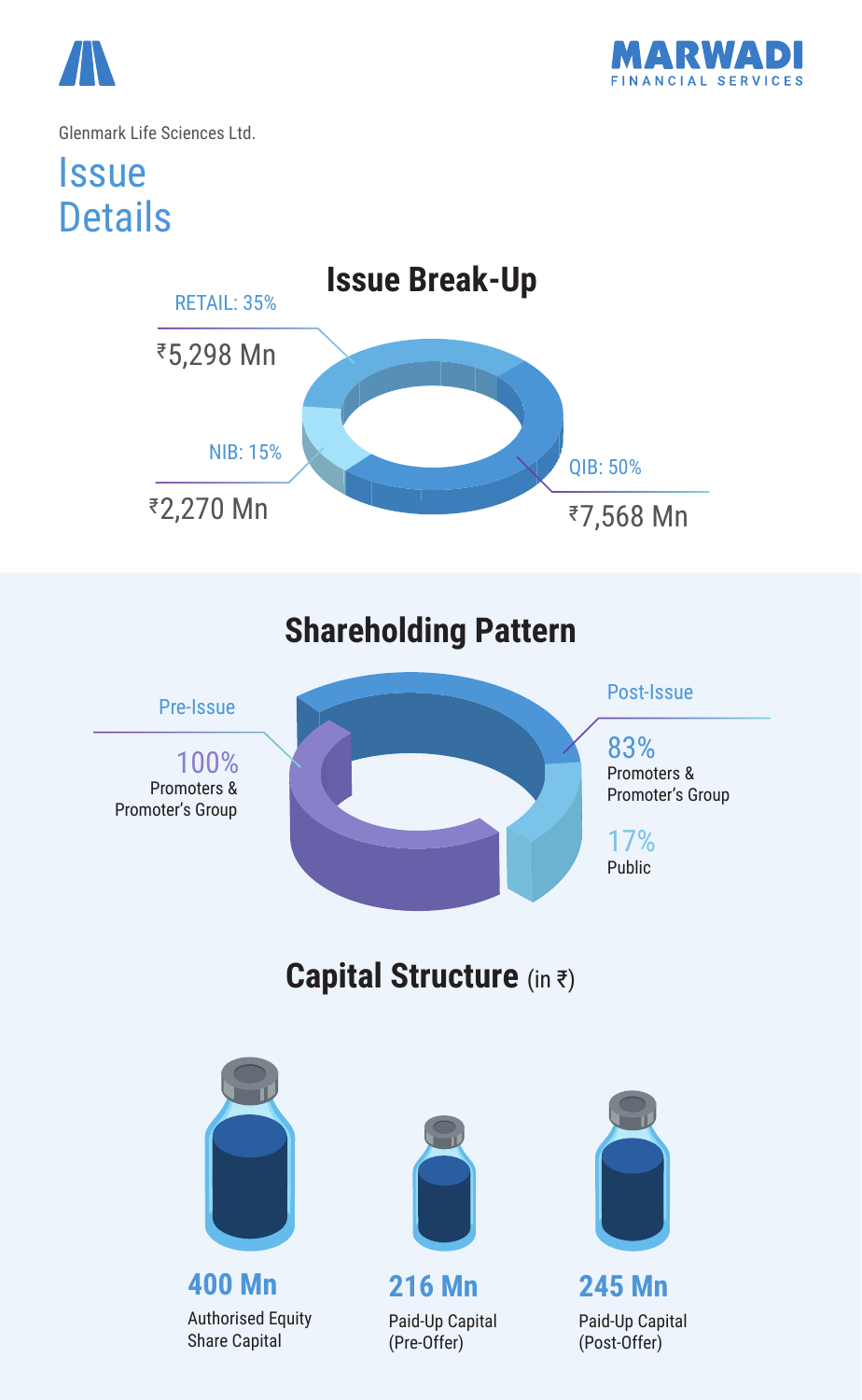



# Valuations and Peer Comparison

**35.4 X** Shilpa Medicare **35.6 X** Laurus Labs **64.8 X** Divis Laboratories **25.09 X** Glenmark Life Sciences Market Cap **₹88,220 Mn** Adjusted EPS **28.69** post issue basis PE FY21

### **Financial Snapshot** (in Mn ₹)